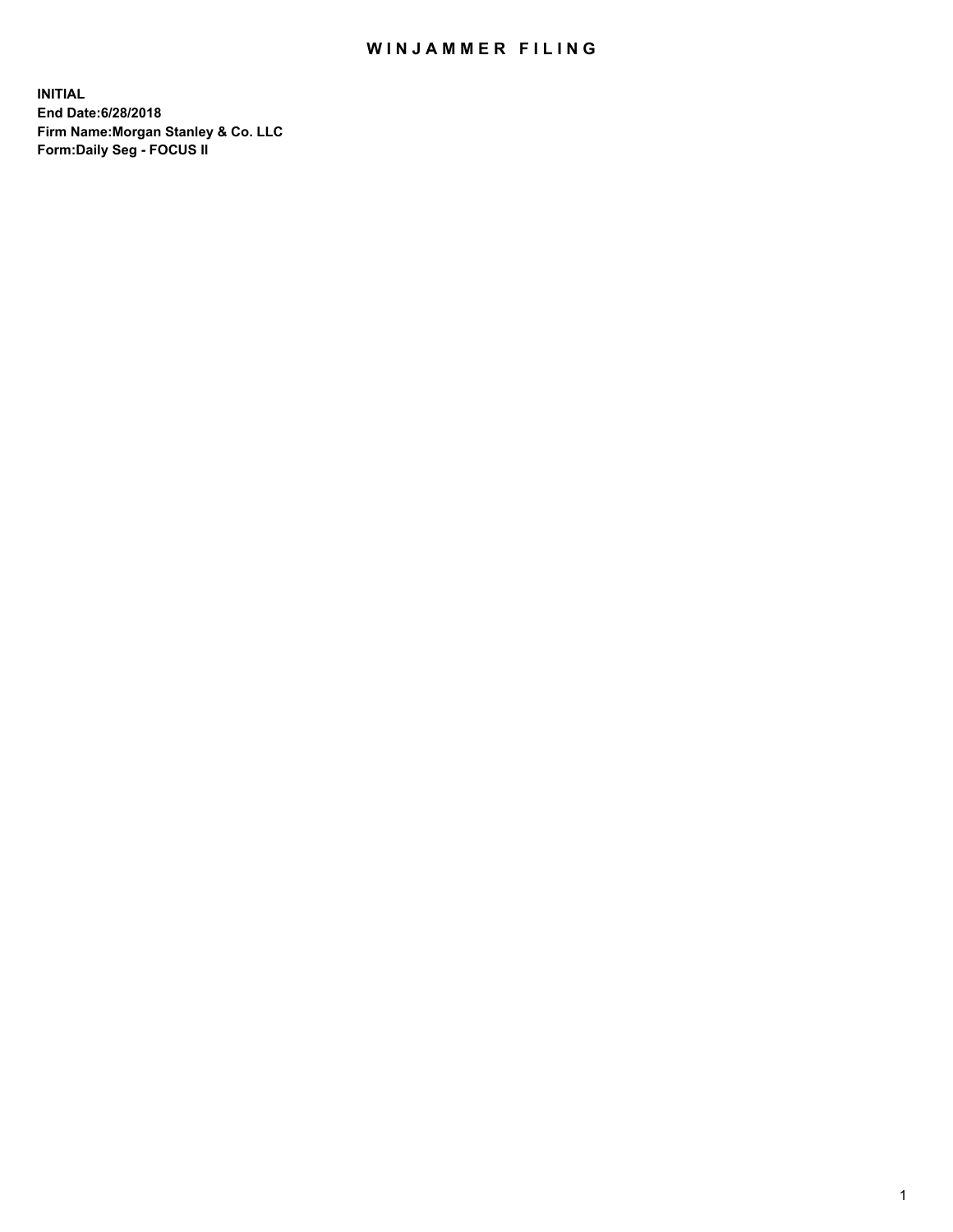## **Daily Segregation - Cover Page**

| Name of Company                                                                                                                                                                                                                                                                                                                | Morgan Stanley & Co. LLC                                   |
|--------------------------------------------------------------------------------------------------------------------------------------------------------------------------------------------------------------------------------------------------------------------------------------------------------------------------------|------------------------------------------------------------|
| <b>Contact Name</b>                                                                                                                                                                                                                                                                                                            | <b>Ikram Shah</b>                                          |
| <b>Contact Phone Number</b>                                                                                                                                                                                                                                                                                                    | 212-276-0963                                               |
| <b>Contact Email Address</b>                                                                                                                                                                                                                                                                                                   | Ikram.shah@morganstanley.com                               |
| FCM's Customer Segregated Funds Residual Interest Target (choose one):<br>a. Minimum dollar amount: ; or<br>b. Minimum percentage of customer segregated funds required:% ; or<br>c. Dollar amount range between: and; or<br>d. Percentage range of customer segregated funds required between:% and%.                         | 280,000,000<br>$\overline{\mathbf{0}}$<br><u>00</u><br>00  |
| FCM's Customer Secured Amount Funds Residual Interest Target (choose one):<br>a. Minimum dollar amount: ; or<br>b. Minimum percentage of customer secured funds required:%; or<br>c. Dollar amount range between: and; or<br>d. Percentage range of customer secured funds required between:% and%.                            | 140,000,000<br>$\overline{\mathbf{0}}$<br><u>00</u><br>00  |
| FCM's Cleared Swaps Customer Collateral Residual Interest Target (choose one):<br>a. Minimum dollar amount: ; or<br>b. Minimum percentage of cleared swaps customer collateral required:% ; or<br>c. Dollar amount range between: and; or<br>d. Percentage range of cleared swaps customer collateral required between:% and%. | 92,000,000<br><u>0</u><br>0 <sub>0</sub><br>0 <sub>0</sub> |

Attach supporting documents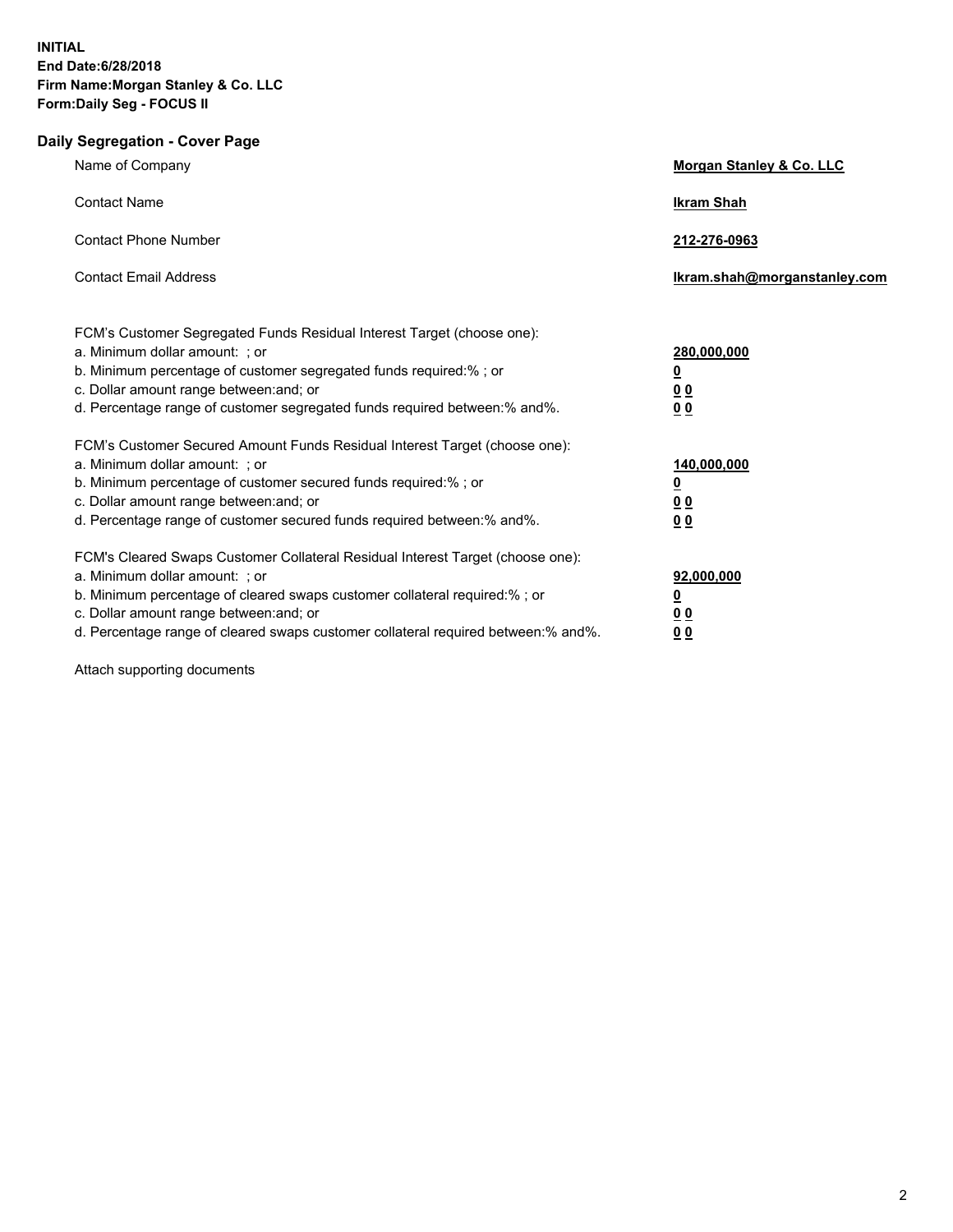## **Daily Segregation - Secured Amounts**

|     | Foreign Futures and Foreign Options Secured Amounts                                         |                                         |
|-----|---------------------------------------------------------------------------------------------|-----------------------------------------|
|     | Amount required to be set aside pursuant to law, rule or regulation of a foreign            | $0$ [7305]                              |
|     | government or a rule of a self-regulatory organization authorized thereunder                |                                         |
| 1.  | Net ledger balance - Foreign Futures and Foreign Option Trading - All Customers             |                                         |
|     | A. Cash                                                                                     | 3,225,933,806 [7315]                    |
|     | B. Securities (at market)                                                                   | 1,992,859,352 [7317]                    |
| 2.  | Net unrealized profit (loss) in open futures contracts traded on a foreign board of trade   | -307,341,107 [7325]                     |
| 3.  | Exchange traded options                                                                     |                                         |
|     | a. Market value of open option contracts purchased on a foreign board of trade              | 34,620,841 [7335]                       |
|     | b. Market value of open contracts granted (sold) on a foreign board of trade                | -25,126,515 [7337]                      |
| 4.  | Net equity (deficit) (add lines 1.2. and 3.)                                                | 4,920,946,377 [7345]                    |
| 5.  | Account liquidating to a deficit and account with a debit balances - gross amount           | 164,652,282 [7351]                      |
|     | Less: amount offset by customer owned securities                                            | -162,543,464 [7352] 2,108,818           |
|     |                                                                                             | [7354]                                  |
| 6.  | Amount required to be set aside as the secured amount - Net Liquidating Equity              | 4,923,055,195 [7355]                    |
|     | Method (add lines 4 and 5)                                                                  |                                         |
| 7.  | Greater of amount required to be set aside pursuant to foreign jurisdiction (above) or line | 4,923,055,195 [7360]                    |
|     | 6.                                                                                          |                                         |
|     | FUNDS DEPOSITED IN SEPARATE REGULATION 30.7 ACCOUNTS                                        |                                         |
| 1.  | Cash in banks                                                                               |                                         |
|     | A. Banks located in the United States                                                       | 673,442,831 [7500]                      |
|     | B. Other banks qualified under Regulation 30.7                                              | 643,125,216 [7520] 1,316,568,047        |
|     |                                                                                             | [7530]                                  |
| 2.  | Securities                                                                                  |                                         |
|     | A. In safekeeping with banks located in the United States                                   | 17,312,830 [7540]                       |
|     | B. In safekeeping with other banks qualified under Regulation 30.7                          | 0 [7560] 17,312,830 [7570]              |
| 3.  | Equities with registered futures commission merchants                                       |                                         |
|     | A. Cash                                                                                     | 5,910,702 [7580]                        |
|     | <b>B.</b> Securities                                                                        | $0$ [7590]                              |
|     | C. Unrealized gain (loss) on open futures contracts                                         | 619,558 [7600]                          |
|     | D. Value of long option contracts                                                           | $0$ [7610]                              |
|     | E. Value of short option contracts                                                          | 0 [7615] 6,530,260 [7620]               |
| 4.  | Amounts held by clearing organizations of foreign boards of trade                           |                                         |
|     | A. Cash                                                                                     | $0$ [7640]                              |
|     | <b>B.</b> Securities                                                                        | $0$ [7650]                              |
|     | C. Amount due to (from) clearing organization - daily variation                             | $0$ [7660]                              |
|     | D. Value of long option contracts                                                           | $0$ [7670]                              |
|     | E. Value of short option contracts                                                          | 0 [7675] 0 [7680]                       |
| 5.  | Amounts held by members of foreign boards of trade                                          |                                         |
|     | A. Cash                                                                                     | 2,097,979,424 [7700]                    |
|     | <b>B.</b> Securities                                                                        | 1,975,546,522 [7710]                    |
|     | C. Unrealized gain (loss) on open futures contracts                                         | -307,960,665 [7720]                     |
|     | D. Value of long option contracts                                                           | 34,620,841 [7730]                       |
|     | E. Value of short option contracts                                                          | <u>-25,126,515</u> [7735] 3,775,059,607 |
|     |                                                                                             | $[7740]$                                |
| 6.  | Amounts with other depositories designated by a foreign board of trade                      | $0$ [7760]                              |
| 7.  | Segregated funds on hand                                                                    | $0$ [7765]                              |
| 8.  | Total funds in separate section 30.7 accounts                                               | 5,115,470,744 [7770]                    |
| 9.  | Excess (deficiency) Set Aside for Secured Amount (subtract line 7 Secured Statement         | 192,415,549 [7380]                      |
|     | Page 1 from Line 8)                                                                         |                                         |
| 10. | Management Target Amount for Excess funds in separate section 30.7 accounts                 | 140,000,000 [7780]                      |
| 11. | Excess (deficiency) funds in separate 30.7 accounts over (under) Management Target          | 52,415,549 [7785]                       |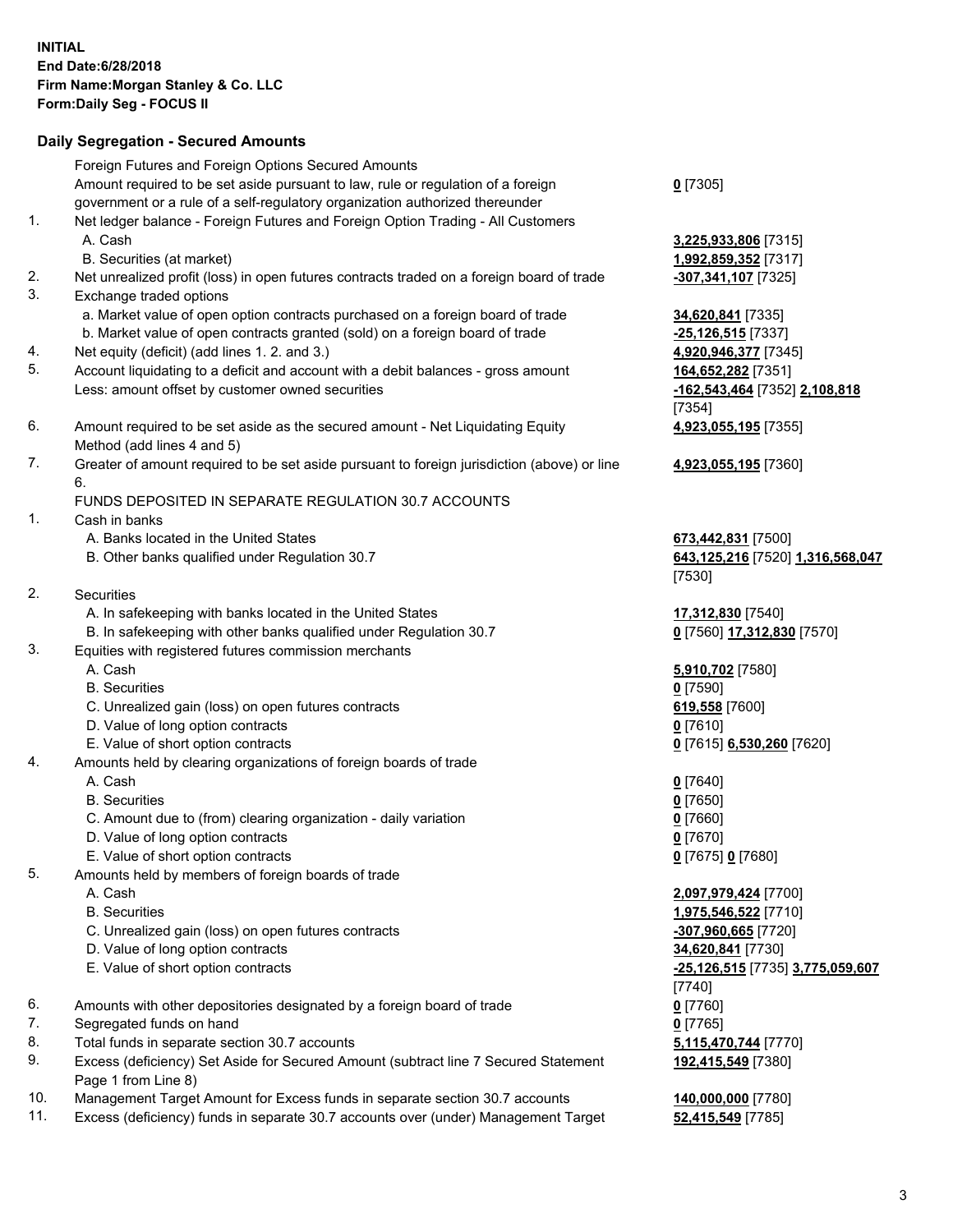|     | Daily Segregation - Segregation Statement                                           |                                    |
|-----|-------------------------------------------------------------------------------------|------------------------------------|
|     | SEGREGATION REQUIREMENTS(Section 4d(2) of the CEAct)                                |                                    |
| 1.  | Net ledger balance                                                                  |                                    |
|     | A. Cash                                                                             | 11,035,573,067 [7010]              |
|     | B. Securities (at market)                                                           | 5,515,846,311 [7020]               |
| 2.  | Net unrealized profit (loss) in open futures contracts traded on a contract market  | 413,829,549 [7030]                 |
| 3.  | Exchange traded options                                                             |                                    |
|     | A. Add market value of open option contracts purchased on a contract market         | 370,113,262 [7032]                 |
|     | B. Deduct market value of open option contracts granted (sold) on a contract market | $-540,547,225$ [7033]              |
| 4.  | Net equity (deficit) (add lines 1, 2 and 3)                                         | 15,967,155,866 [7040]              |
| 5.  | Accounts liquidating to a deficit and accounts with                                 |                                    |
|     | debit balances - gross amount                                                       | 296,758,129 [7045]                 |
|     | Less: amount offset by customer securities                                          | -296,442,672 [7047] 315,457 [7050] |
| 6.  | Amount required to be segregated (add lines 4 and 5)                                | 15,967,471,323 [7060]              |
|     | FUNDS IN SEGREGATED ACCOUNTS                                                        |                                    |
| 7.  | Deposited in segregated funds bank accounts                                         |                                    |
|     | A. Cash                                                                             | 4,819,717,527 [7070]               |
|     | B. Securities representing investments of customers' funds (at market)              | $0$ [7080]                         |
|     | C. Securities held for particular customers or option customers in lieu of cash (at | 780,610,525 [7090]                 |
|     | market)                                                                             |                                    |
| 8.  | Margins on deposit with derivatives clearing organizations of contract markets      |                                    |
|     | A. Cash                                                                             | 5,996,007,548 [7100]               |
|     | B. Securities representing investments of customers' funds (at market)              | $0$ [7110]                         |
|     | C. Securities held for particular customers or option customers in lieu of cash (at | 4,735,235,786 [7120]               |
|     | market)                                                                             |                                    |
| 9.  | Net settlement from (to) derivatives clearing organizations of contract markets     | 127,216,758 [7130]                 |
| 10. | Exchange traded options                                                             |                                    |
|     | A. Value of open long option contracts                                              | 370,113,262 [7132]                 |
|     | B. Value of open short option contracts                                             | -540, 547, 225 [7133]              |
| 11. | Net equities with other FCMs                                                        |                                    |
|     | A. Net liquidating equity                                                           | 11,683,147 [7140]                  |
|     | B. Securities representing investments of customers' funds (at market)              | $0$ [7160]                         |
|     | C. Securities held for particular customers or option customers in lieu of cash (at | $0$ [7170]                         |
|     | market)                                                                             |                                    |
| 12. | Segregated funds on hand                                                            | <u>0</u> [7150]                    |
| 13. | Total amount in segregation (add lines 7 through 12)                                | 16,300,037,328 [7180]              |
| 14. | Excess (deficiency) funds in segregation (subtract line 6 from line 13)             | 332,566,005 [7190]                 |
| 15. | Management Target Amount for Excess funds in segregation                            | 280,000,000 [7194]                 |
| 16. | Excess (deficiency) funds in segregation over (under) Management Target Amount      | 52,566,005 [7198]                  |
|     | <b>Excess</b>                                                                       |                                    |